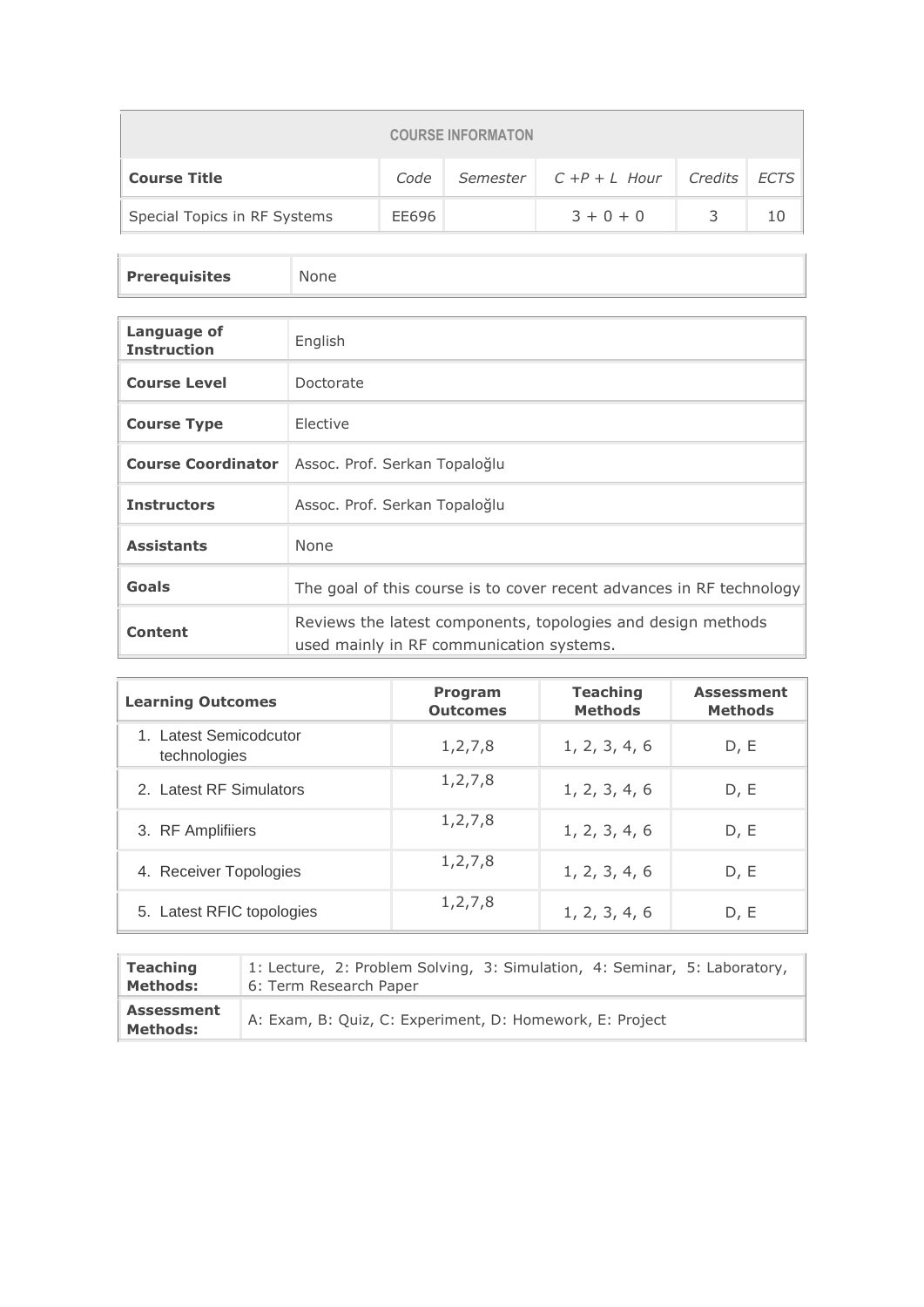| <b>COURSE CONTENT</b> |                            |                        |  |  |  |
|-----------------------|----------------------------|------------------------|--|--|--|
|                       | <b>Week Topics</b>         | <b>Study Materials</b> |  |  |  |
|                       | 1 Selected paper review    | Selected papers        |  |  |  |
| $\overline{2}$        | Selected paper review      | Selected papers        |  |  |  |
| $\mathcal{L}$         | Selected paper review      | Selected papers        |  |  |  |
|                       | $_4$ Selected paper review | Selected papers        |  |  |  |
| 5                     | Selected paper review      | Selected papers        |  |  |  |
| $\sqrt{2}$            | Selected paper review      | Selected papers        |  |  |  |
| $\overline{7}$        | Selected paper review      | Selected papers        |  |  |  |
| $\mathsf{R}$          | Selected paper review      | Selected papers        |  |  |  |
| $\mathsf{Q}$          | Selected paper review      | Selected papers        |  |  |  |
| 10 <sup>1</sup>       | Selected paper review      | Selected papers        |  |  |  |
| 11                    | Selected paper review      | Selected papers        |  |  |  |
| 12                    | Selected paper review      | Selected papers        |  |  |  |
| 13                    | Selected paper review      | Selected papers        |  |  |  |
|                       | 14 Selected paper review   | Selected papers        |  |  |  |

| <b>RECOMMENDED SOURCES</b>  |                                                                                                               |  |  |  |
|-----------------------------|---------------------------------------------------------------------------------------------------------------|--|--|--|
| <b>Textbook</b>             |                                                                                                               |  |  |  |
| <b>Additional Resources</b> | IEEE Microwave Theory and Techniques Society<br>Microwave Journals<br>Microwave Engineering<br>Microwaves& RF |  |  |  |

|                    | <b>MATERIAL SHARING</b>                                 |
|--------------------|---------------------------------------------------------|
| <b>Documents</b>   | Journal papers, selected papers for the assigned topics |
| <b>Assignments</b> |                                                         |
| <b>Exams</b>       |                                                         |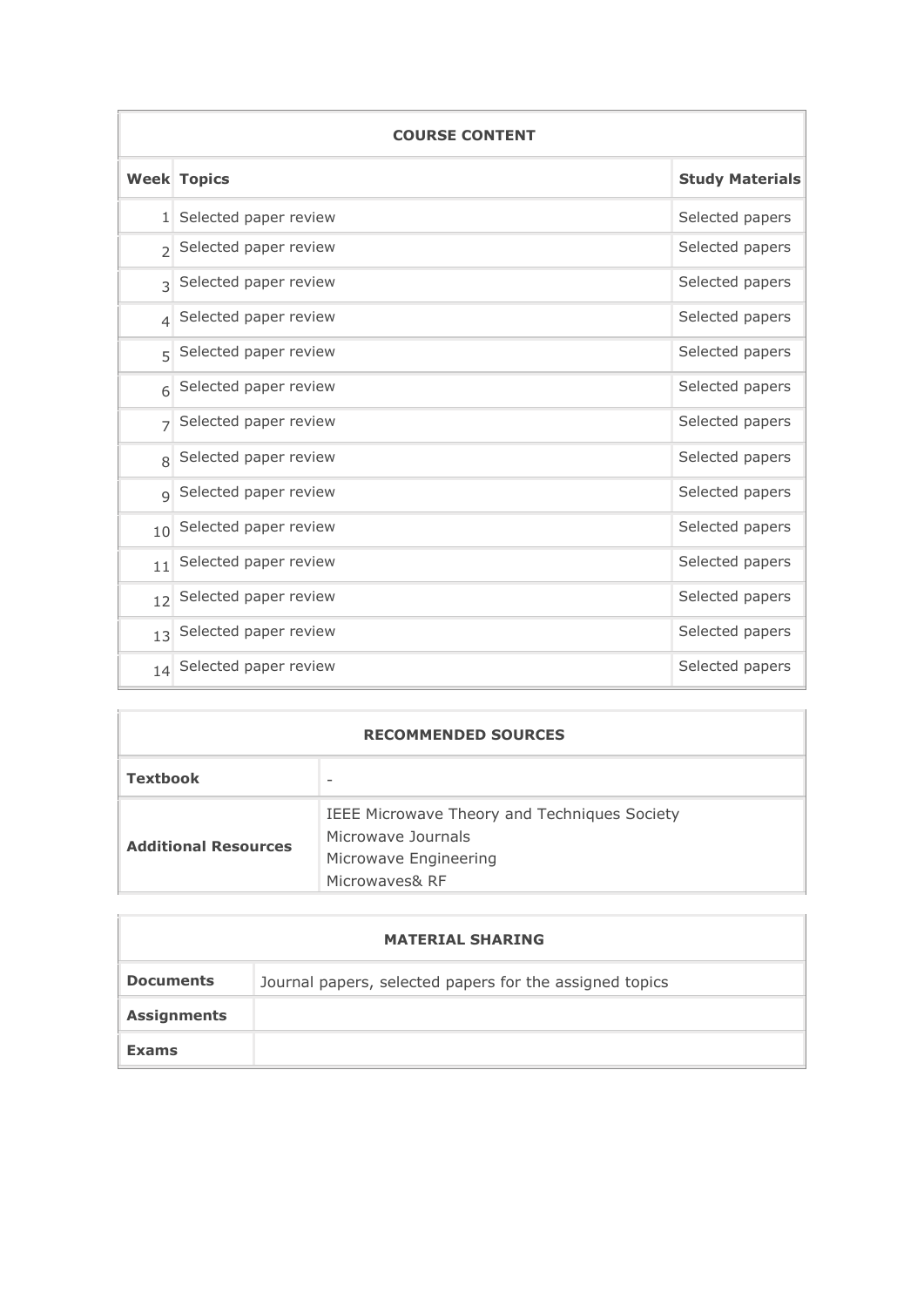| <b>ASSESSMENT</b>                                                   |   |                   |  |  |  |
|---------------------------------------------------------------------|---|-------------------|--|--|--|
| <b>IN-TERM STUDIES</b>                                              |   | NUMBER PERCENTAGE |  |  |  |
| Project                                                             | 1 | 70                |  |  |  |
| Final                                                               | 1 | 30                |  |  |  |
| <b>Total</b>                                                        |   | 100               |  |  |  |
| <b>CONTRIBUTION OF FINAL EXAMINATION TO OVERALL</b><br><b>GRADE</b> |   | 30                |  |  |  |
| <b>CONTRIBUTION OF IN-TERM STUDIES TO OVERALL</b><br><b>GRADE</b>   |   | 70                |  |  |  |
| <b>Total</b>                                                        |   | 100               |  |  |  |

**COURSE CATEGORY Expertise/Field Courses** 

| <b>COURSE'S CONTRIBUTION TO PROGRAM</b> |                                                                                                                                                                                                                                                                                                                                                                              |              |  |                 |  |   |
|-----------------------------------------|------------------------------------------------------------------------------------------------------------------------------------------------------------------------------------------------------------------------------------------------------------------------------------------------------------------------------------------------------------------------------|--------------|--|-----------------|--|---|
| No Program Learning Outcomes            |                                                                                                                                                                                                                                                                                                                                                                              | Contribution |  |                 |  |   |
|                                         |                                                                                                                                                                                                                                                                                                                                                                              |              |  | $1 \t2 \t3 \t4$ |  | 5 |
| $\mathbf{1}$                            | Comprehends and applies basic sciences, mathematics and engineering<br>sciences at the highest possible level.                                                                                                                                                                                                                                                               |              |  |                 |  | X |
| $\overline{2}$                          | Demonstrates a thorough knowledge in Electrical and Electronics Engineering<br>in breadth and depth including the current trends of development.                                                                                                                                                                                                                             |              |  |                 |  | X |
| 3                                       | Designs, implements and completes an original research process<br>independently; manages this process.                                                                                                                                                                                                                                                                       |              |  |                 |  |   |
| $\overline{4}$                          | Can reach and grasp the most recent information in a field, has a high level<br>of competence in the necessary methodology and skills to do research in this<br>field.                                                                                                                                                                                                       |              |  |                 |  |   |
| 5                                       | Performs a comprehensive work that results in a new scientific method or<br>technological product/process development, a scientific and technological<br>innovation, or an application of a known method to a new area.                                                                                                                                                      |              |  |                 |  |   |
| 6                                       | Contributes to the literature of science and technology by publishing the<br>results of academic studies in respectable academic media.                                                                                                                                                                                                                                      |              |  |                 |  |   |
| $\overline{7}$                          | Can critically analyze, synthesize and evaluate the ideas and developments<br>in Electrical and Electronics Engineering.                                                                                                                                                                                                                                                     |              |  |                 |  | X |
| 8                                       | Can communicate effectively with the Electrical and Electronic Engineers and<br>the wider scientific and social communities in written and spoken Turkish;<br>can establish written, oral and visual communications, and can participate in<br>discussions using one foreign language (English) at least at the General<br>Advanced Level C1 of European Language Portfolio. |              |  |                 |  | X |
| 9                                       | Evaluates scientific, technological, social and cultural developments, and<br>transfers the outcomes to the society with scientific objectivity and ethical<br>responsibility.                                                                                                                                                                                               |              |  |                 |  |   |